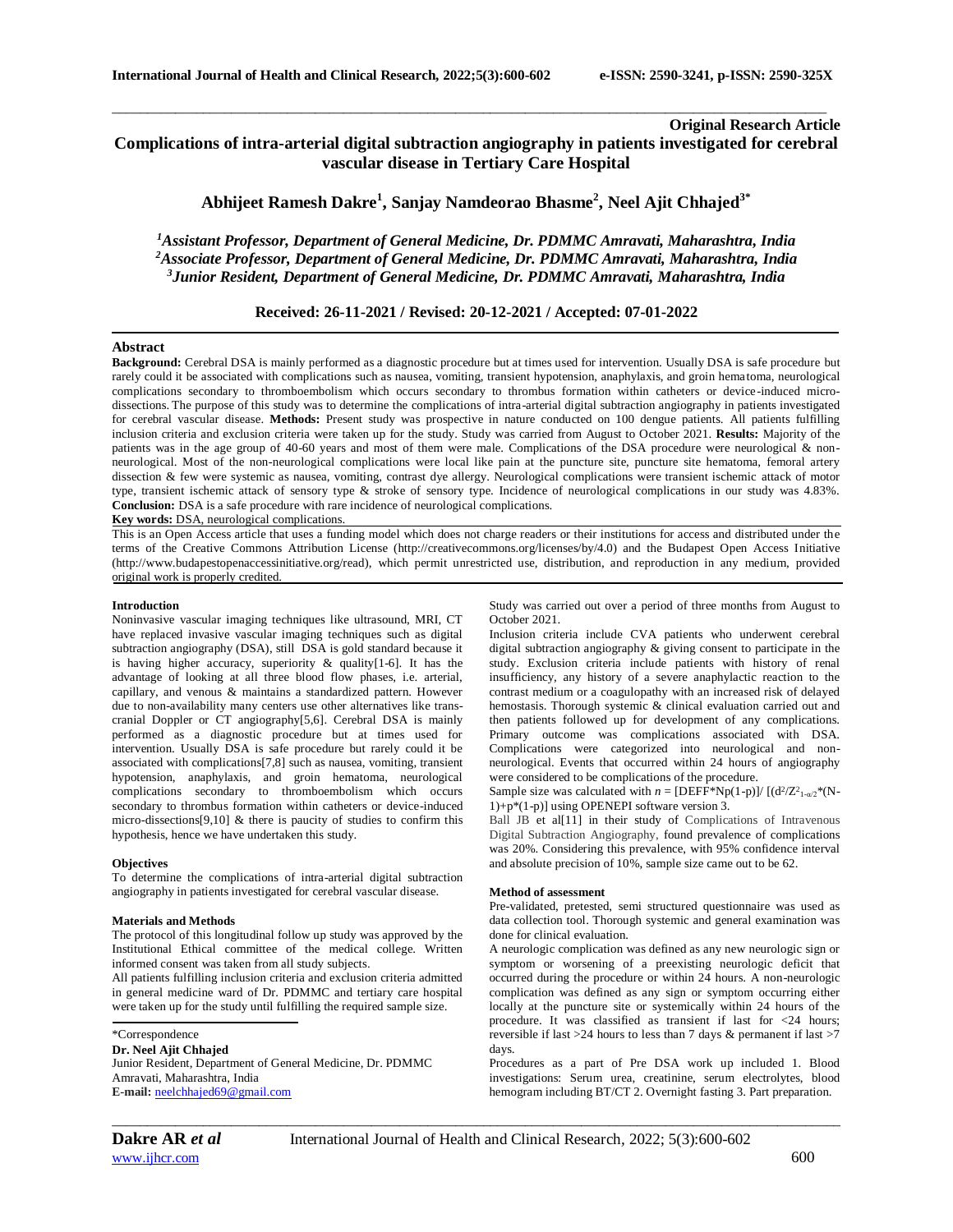#### **DSA procedure**

It was performed with or without sedation, sometimes general anesthesia. Materials used were 18/19 G single puncture needle; 4F/5F femoral sheath; 4F/5F vertebral diagnostic catheter; 032 or 035 Terumo J-tipped guiding wire;3-way connector, Luer lock syringes, continuous heparinized saline flush ( 1000 U in 500 ml saline) through the femoral sheath. Bolus Heparin injection given after femoral artery puncture- 75-100 U/kg body weight. Injection Protamine was given at the end of the procedure to reverse heparinization. Hemostasis was achieved at the puncture site by manual compression. Data was entered in Microsoft Excel and analyzed using SPSS Software.

#### **Results**

\_\_\_\_\_\_\_\_\_\_\_\_\_\_\_\_\_\_\_\_\_\_\_\_\_\_\_\_\_\_\_\_\_\_\_\_\_\_\_\_\_\_\_\_\_\_\_\_\_\_\_\_\_\_\_\_\_\_\_\_\_\_\_\_\_\_\_\_\_\_\_\_\_\_\_\_\_\_\_\_\_\_\_\_\_\_\_\_\_\_\_\_\_\_\_\_\_\_\_\_\_\_

In the present prospective study there was no lost to follow up and we have analyzed 62 patients at the end, so the response rate was 100%. Majority i.e. 36 (58.06%) of the patients were in the younger age group of 40-60 years followed by 15 (24.19%) from the age group of >60 years and least 11 (17.74%) from the age group <40 years. Most i.e. 35 (56.45%) of the patients were male. 27 (43.55%) gave history of addiction to alcohol & 31 (50%) were addicted to smoking. Out of total 62 patients, 13 (20.97%) had CHD, 9 (14.52%) DM, 16  $(25.81\%)$  HTN & 7 (11.29%) had DM + HTN as a risk factor for the DSA procedure. (Table 1)

|                |                                |                 | $\tilde{\phantom{a}}$ |                    |
|----------------|--------------------------------|-----------------|-----------------------|--------------------|
| Sr. No.        | <b>Baseline characteristic</b> |                 | Frequency (no.)       | Percentage $(\% )$ |
| 1              | Age groups                     | $<$ 40          |                       | 17.74              |
|                |                                | 40-60           | 36                    | 58.06              |
|                |                                | >60             | 15                    | 24.19              |
| $\overline{c}$ | Gender                         | Male            | 35                    | 56.45              |
|                |                                | Female          | 27                    | 43.55              |
| 3              | Addiction                      | Alcohol         | 27                    | 43.55              |
|                |                                | Smoking         | 31                    | 50                 |
| $\overline{4}$ | Risk factors                   | $CHD^*$         | 13                    | 20.97              |
|                |                                | DM <sup>s</sup> | 09                    | 14.52              |
|                |                                | $HTN^*$         | 16                    | 25.81              |
|                |                                | $DM + HTN$      | 07                    | 11.29              |

# **Table 1. Distribution of CVA patients according to baseline characteristics**

\*Coronary heart disease; \$ Diiabetes mellitus; # Hypertension.

Complications following DSA have been divided into neurological & non-neurological. Most common non-neurological complication was pain at the puncture site in 24 (38.70%) patients followed by puncture site hematoma in 18 (29.03%), nausea in 16 (25.81%), vomiting in 12 (19.35%), femoral artery dissection in 8 (12.90%) & contrast dye allergy in 1 (1.61%) patient. Neurological complications were transient ischemic attack of motor type, transient ischemic attack of sensory type & stroke of sensory type, each in 1 (1.61%) patient. (Table 2)<br>
Table 2. Complications of carebral digital subtraction angiography

| Table 2. Complications of cerebral digital subtraction angiography |                 |                    |  |  |  |  |  |
|--------------------------------------------------------------------|-----------------|--------------------|--|--|--|--|--|
| Complication                                                       | Frequency (no.) | Percentage $(\% )$ |  |  |  |  |  |
| Neurological                                                       |                 |                    |  |  |  |  |  |
| TIA motor                                                          | 01              | 1.61               |  |  |  |  |  |
| TIA cognition                                                      | 01              | 1.61               |  |  |  |  |  |
| Stroke sensory                                                     | 01              | 1.61               |  |  |  |  |  |
| Non-neurological                                                   |                 |                    |  |  |  |  |  |
| Pain at puncture site                                              | 24              | 38.70              |  |  |  |  |  |
| Puncture site hematoma                                             | 18              | 29.03              |  |  |  |  |  |
| Nausea                                                             | 16              | 25.81              |  |  |  |  |  |
| Vomiting                                                           | 12              | 19.35              |  |  |  |  |  |
| Femoral artery dissection                                          | 08              | 12.90              |  |  |  |  |  |
| Contrast allergy                                                   | 01              | 1.61               |  |  |  |  |  |

In our study, neurological complications did not have significant association with baseline characteristics like age, gender, history of smoking or alcohol and risk factors (p>0.05). (Table 3)

T**able 3. Association between baseline characteristic of patients & neurological complications of cerebral digital subtraction angiography Sr. No. Baseline characteristic Complication No. (%) P value**

| 51. IVO.       |              | Daseline chai acteristic | COMPRETE NO. (70) | r value |  |
|----------------|--------------|--------------------------|-------------------|---------|--|
| 1              | Age groups   | $<$ 40 (n=11)            | 00(00)            |         |  |
|                |              | $40-60$ (n=36)           | 02(5.55)          | 0.7     |  |
|                |              | $>60$ (n=15)             | 01(6.67)          |         |  |
| $\overline{2}$ | Gender       | Male $(n=35)$            | 02(5.71)          | 0.7     |  |
|                |              | Female $(n=27)$          | 01(3.70)          |         |  |
| 3              | Addiction    | Alcohol $(n=27)$         | 01(3.70)          | 0.6     |  |
|                |              | Smoking $(n=31)$         | 02(6.45)          |         |  |
| 4              | Risk factors | $CHD (n=13)$             | 01(7.69)          |         |  |
|                |              | $DM(n=9)$                | 01(11.11)         | 0.5     |  |
|                |              | $HTN(n=16)$              | 00(00)            |         |  |
|                |              | $DM + HTN (n=7)$         | 01 (14.29)        |         |  |

*\_\_\_\_\_\_\_\_\_\_\_\_\_\_\_\_\_\_\_\_\_\_\_\_\_\_\_\_\_\_\_\_\_\_\_\_\_\_\_\_\_\_\_\_\_\_\_\_\_\_\_\_\_\_\_\_\_\_\_\_\_\_\_\_\_\_\_\_\_\_\_\_\_\_\_\_\_\_\_\_\_\_\_\_\_\_\_\_\_\_\_\_\_\_\_\_\_\_\_\_\_\_\_\_*

#### **Discussion**

In the current prospective study on CVA patients with mean age of 56.8 years majority of them were males. High proportions (around 50%) of patients were addicted in our study & around 25% had comorbidity as a risk factor. Consistent mean age of the patients was reported by Yoon-Hee Choo et al[12] but they had female majority in their study. Qasim Bashir et al<sup>13</sup> also reported consistent mean age  $\&$ male majority in their study.

Complications of the DSA procedure were neurological & nonneurological. Most of the non-neurological complications were local like pain at the puncture site (38.70%), puncture site hematoma (29.03%), femoral artery dissection & few were systemic as nausea,